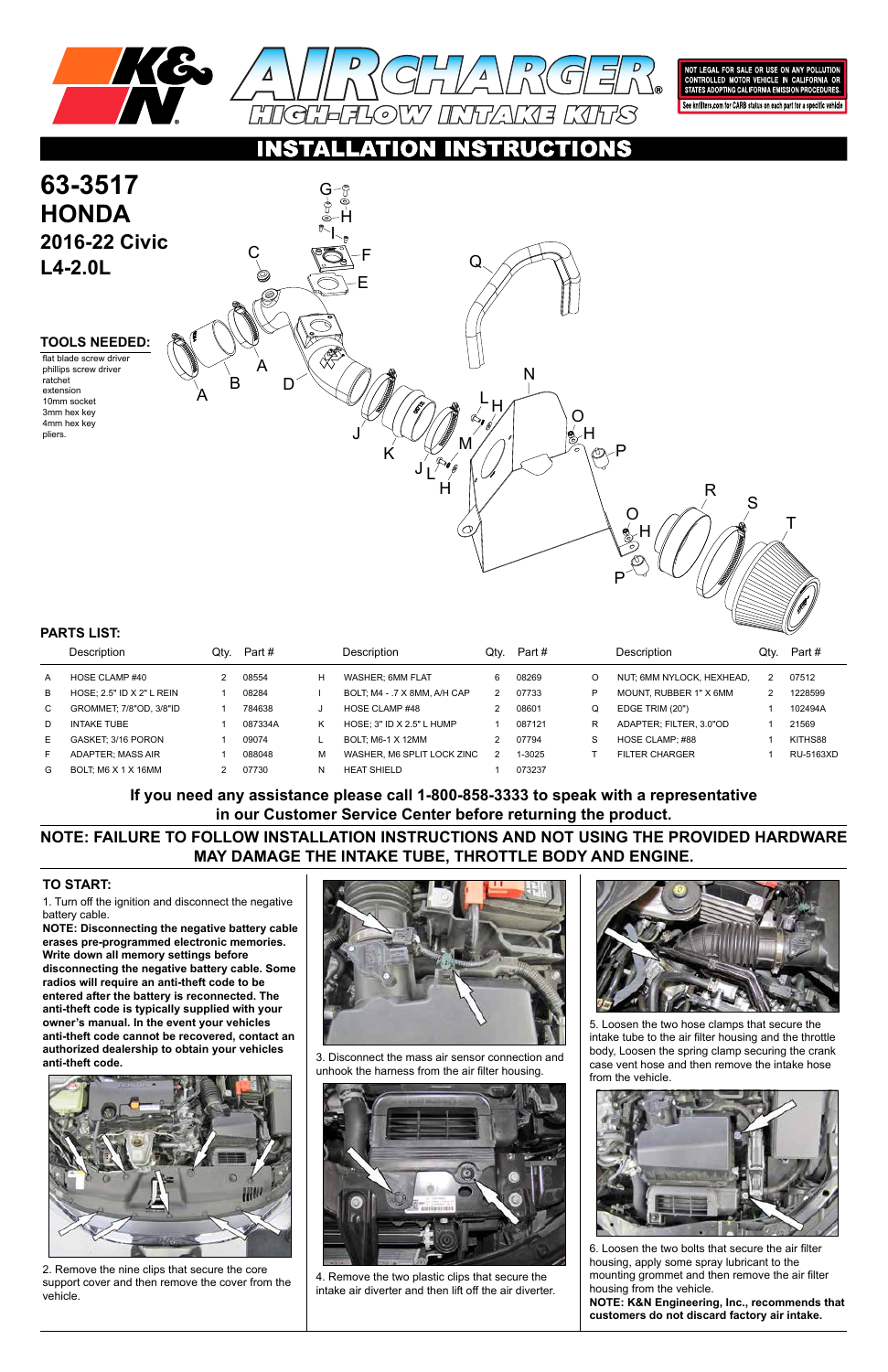## **Continued INSTALLATION INSTRUCTIONS**



7. Install the two provided rubber mounted studs onto the air filter housing mounting locations as shown.



8. Install the filter adapter into the heat shield as shown and secure with the provided hardware.



9. Install the provided edge trim onto the heat shield as shown.

**NOTE: Some trimming of the edge trim will be necessary.**



10. Remove the mounting grommet from the factory air filter housing and install it into the K&N® heat shield as shown.

11. Install the heat shield assembly into the vehicle and secure with the provided hardware and factory grommet.

> 17. Install the mass air sensor into the K&N® mass air adapter and secure with the provided hardware.





12. Install the K&N® air filter onto the filter adapter and secure with the provided hose clamp.



13. Install the coupling hose (087121) onto the filter adapter and secure with the provided hose clamp.



19. Install the K&N® intake tube into the coupling hoses, adjust for best fit and then secure with the provided hose clamps.



14. Install the coupling hose (08284) onto the throttle body and secure with the provided hose clamp.



15. Install the provided gasket onto the K&N® mass air sensor adapter as shown.



16. Remove the mass air sensor from the factory air filter housing.





18. Install the mass air sensor assembly into the K&N® intake tube as shown and secure with the provided hardware. Install the crank case vent grommet into the K&N® intake tube as shown. **NOTE: The arrow on the top of the sensor indicates the direction of air flow when the sensor is installed correctly.**



20. Install the crank case vent tube into the grommet installed into the K&N® intake tube.



21. Reconnect the mass air sensor electrical connection.



22. Reinstall the core support cover and secure with the factory retaining clips.